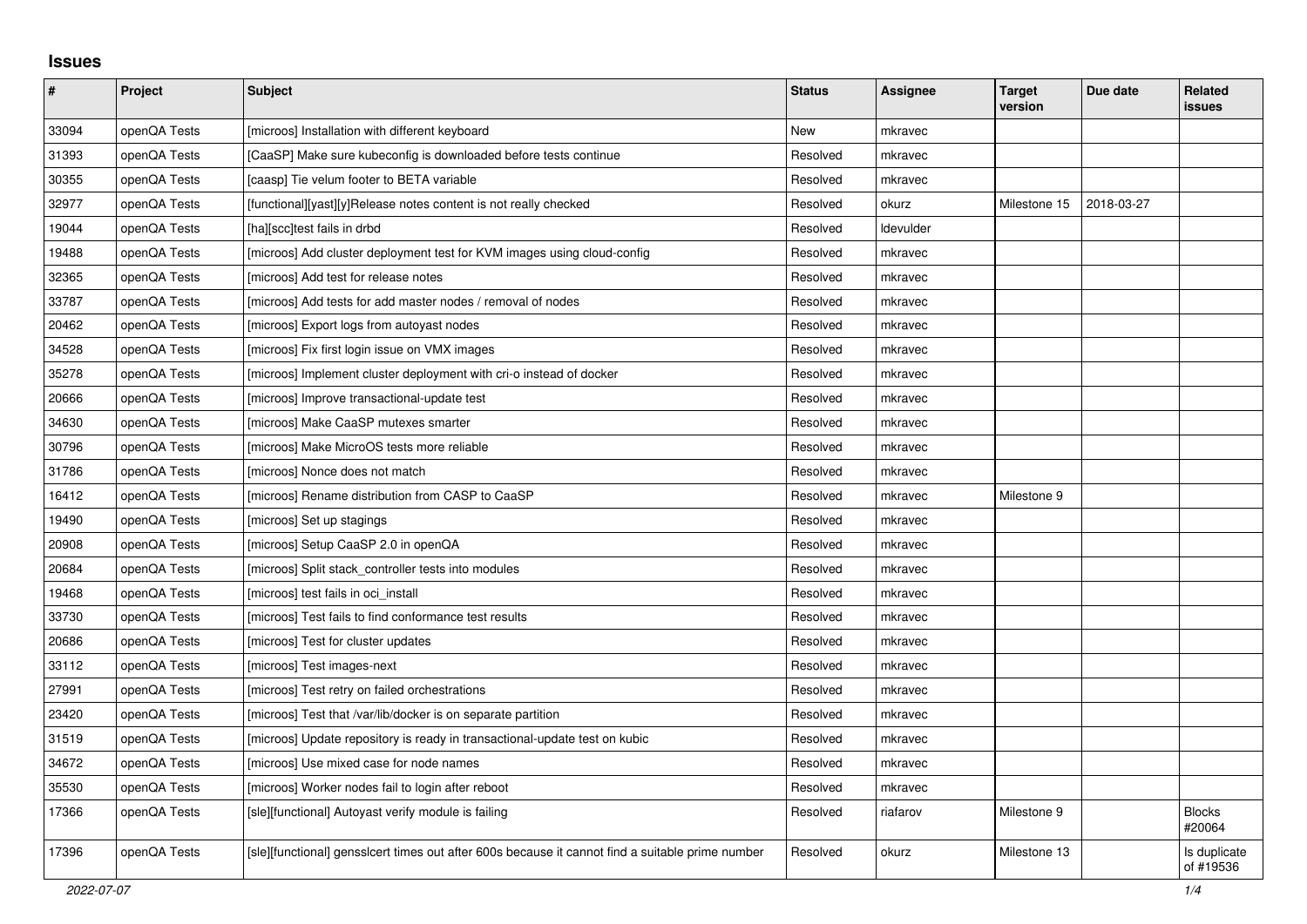| $\pmb{\#}$ | Project        | <b>Subject</b>                                                                                                                                | <b>Status</b> | <b>Assignee</b> | <b>Target</b><br>version | Due date   | <b>Related</b><br><b>issues</b> |
|------------|----------------|-----------------------------------------------------------------------------------------------------------------------------------------------|---------------|-----------------|--------------------------|------------|---------------------------------|
| 31033      | openQA Tests   | [sle][functional][sle12sp4][medium] test fails in remote_target - mirror repo added to settings with<br>"Media1" but folder is called "Media" | Resolved      | riafarov        | Milestone 14             | 2018-02-13 |                                 |
| 18558      | openQA Tests   | [sle][functional][u][hard][investigation] Snapper tests run too long                                                                          | Resolved      | SLindoMansilla  | Milestone 17             | 2018-07-03 | Related to<br>#31351            |
| 17358      | openQA Tests   | [sle][functional]Text is mistyped in yast2 i module                                                                                           | Resolved      |                 | Milestone 11             | 2017-11-08 |                                 |
| 16216      | openQA Tests   | [sles][functional] gedit can be unreliable trying to close the "save"-dialog (wait_screen_change)                                             | Resolved      | okurz           |                          |            |                                 |
| 17420      | openQA Tests   | [sles][functional][s390x] Test fails in vnc_two_passwords                                                                                     | Resolved      | okurz           |                          |            |                                 |
| 14198      | openQA Tests   | [sles][functional]Licenses are not displayed for add-ons installed from network                                                               | Resolved      | okurz           |                          |            |                                 |
| 13598      | openQA Tests   | [sles][functional]Test module sles+extratests has inconsistent results                                                                        | Resolved      | zluo            | Milestone 7              |            |                                 |
| 16612      | openQA Tests   | Autoyast installation does not have second stage on CaaSP                                                                                     | Resolved      | mkravec         |                          |            |                                 |
| 14164      | openQA Tests   | Autoyast license test use wrong devices                                                                                                       | Resolved      | mkravec         |                          |            |                                 |
| 13212      | openQA Tests   | Bernhard user is not default login choice                                                                                                     | Resolved      | dzyuzin         |                          |            |                                 |
| 11656      | openQA Tests   | Check that system can not be installed without accepting the license                                                                          | Resolved      | mkravec         |                          |            |                                 |
| 13698      | openQA Tests   | Crash test is failing                                                                                                                         | Resolved      | michalnowak     |                          |            |                                 |
| 12878      | openQA Project | Displayed needle does not change on selection                                                                                                 | Resolved      |                 |                          |            |                                 |
| 11310      | openQA Tests   | fix failing update tests                                                                                                                      | Resolved      | mkravec         |                          |            |                                 |
| 15574      | openQA Tests   | Fix generated autoyast profile or test module                                                                                                 | Resolved      |                 |                          |            |                                 |
| 33676      | openQA Project | Group results by group name, not build number in parent_group_overview                                                                        | Resolved      | ilausuch        | <b>Current Sprint</b>    |            |                                 |
| 19618      | openQA Tests   | Grub2 needle is not matched after reboot                                                                                                      | Resolved      | qmsu            |                          |            | Related to<br>#19242            |
| 14050      | openQA Project | Job does not publish hdd                                                                                                                      | Resolved      |                 | Milestone 6              |            |                                 |
| 17376      | openQA Tests   | Login check types types invalid characters                                                                                                    | Resolved      | michalnowak     |                          |            |                                 |
| 13726      | openQA Tests   | Multipath tests fail after completion                                                                                                         | Resolved      |                 |                          |            |                                 |
| 16110      | openQA Tests   | Network restart detection in yast2_lan_restart is not reliabe                                                                                 | Resolved      | dzedro          |                          |            |                                 |
| 13214      | openQA Tests   | Next button is ignored in user_settings but works on second try                                                                               | Resolved      | mkravec         |                          |            | Related to<br>#14102            |
| 11816      | openQA Project | Openga jobs won't start after updating perl-json-xs to verison 3.02                                                                           | Resolved      | nadvornik       |                          |            |                                 |
| 14828      | openQA Tests   | Registration uses invalid key aarch64                                                                                                         | Resolved      |                 |                          |            |                                 |
| 17546      | openQA Tests   | Set up SLES-JeOS-SP3 in openQA                                                                                                                | Resolved      | mkravec         |                          |            |                                 |
| 13600      | openQA Tests   | Shutdown action is not completed                                                                                                              | Resolved      | okurz           |                          |            |                                 |
| 15586      | openQA Tests   | Tar fails because file changed during archive creation                                                                                        | Resolved      | okurz           |                          |            |                                 |
| 15578      | openQA Tests   | Test fails in glxgears - command does not exist because packagekit was masked during package<br>installation                                  | Resolved      | okurz           | Milestone 4              |            | Related to<br>#13004            |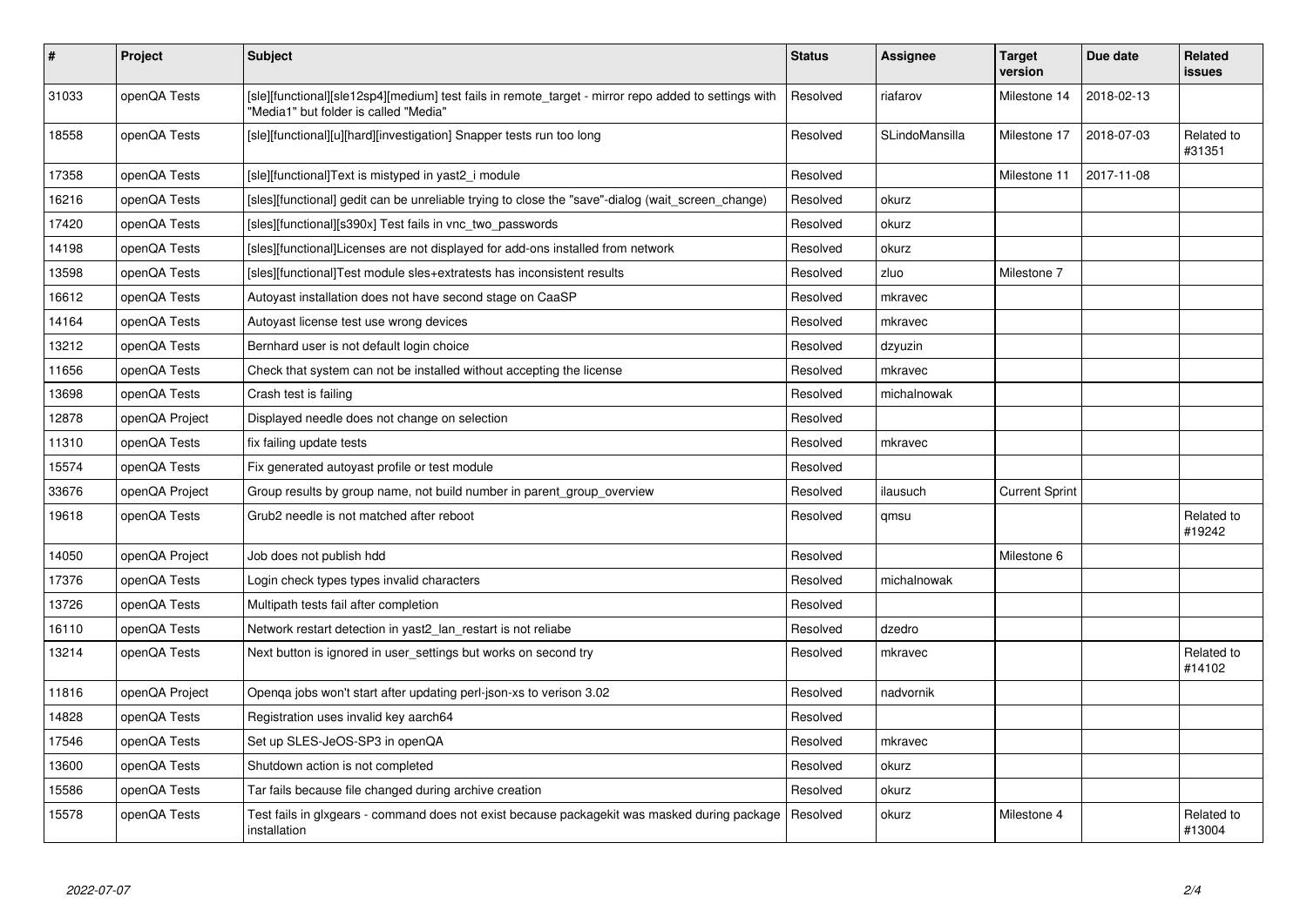| $\vert$ # | Project      | <b>Subject</b>                                                              | <b>Status</b> | <b>Assignee</b> | <b>Target</b><br>version | Due date | Related<br>issues                                |
|-----------|--------------|-----------------------------------------------------------------------------|---------------|-----------------|--------------------------|----------|--------------------------------------------------|
| 16368     | openQA Tests | Test fails in online_migration_setup                                        | Resolved      | mitiao          |                          |          | Related to<br>#16718                             |
| 16364     | openQA Tests | Test fails in register_system because of short timeout                      | Resolved      | mitiao          |                          |          |                                                  |
| 16212     | openQA Tests | Test fails in vnc_two_passwords                                             | Resolved      | mkravec         |                          |          |                                                  |
| 16054     | openQA Tests | Test fails in yast2_nis after job restart                                   | Resolved      | mkravec         |                          |          |                                                  |
| 16056     | openQA Tests | Test fails in yast2_tftp                                                    | Resolved      | michalnowak     |                          |          |                                                  |
| 17844     | openQA Tests | Test mysql_srv is not reliable                                              | Resolved      | okurz           |                          |          |                                                  |
| 16208     | openQA Tests | Test results are inconsistent in yast2_http                                 | Resolved      | zluo            |                          |          |                                                  |
| 16210     | openQA Tests | Test results are inconsistent in yast2_samba                                | Resolved      | michalnowak     |                          |          |                                                  |
| 19056     | openQA Tests | Tests try to create filesystem on root partition instead of additional disk | Resolved      | okurz           |                          |          | Related to<br>#19380, Has<br>duplicate<br>#19256 |
| 9526      | openQA Tests | Use tests not specific to JeOS for all SUSE distributions                   | Resolved      | mkravec         |                          |          |                                                  |
| 17374     | openQA Tests | Used repository does not exist on download.suse.de                          | Resolved      | michalnowak     |                          |          |                                                  |
| 13708     | openQA Tests | xterm fails to start during sleep                                           | Resolved      | mkravec         |                          |          |                                                  |
| 13784     | openQA Tests | yast2_ftp test is failing on invalid certificate                            | Resolved      | mkravec         |                          |          |                                                  |
| 13700     | openQA Tests | yast2_i test failing on low timeout                                         | Resolved      | mkravec         |                          |          |                                                  |
| 14824     | openQA Tests | yast2_i test finishes with invalid characters                               | Resolved      | dzedro          |                          |          |                                                  |
| 13710     | openQA Tests | yast2_lan fails on script_sudo matching previous password prompt            | Resolved      | mkravec         |                          |          |                                                  |
| 16098     | openQA Tests | yast2_lan_restart test has soft_failures referencing fixed bugs             | Resolved      | mkravec         |                          |          |                                                  |
| 31390     | openQA Tests | [CaaSP] Retry if update fails                                               | Closed        | mkravec         |                          |          |                                                  |
| 31588     | openQA Tests | [microos] Add MicroOS role test into openQA                                 | Closed        | mkravec         |                          |          |                                                  |
| 35613     | openQA Tests | [microos] Test fails to reboot                                              | Closed        | mkravec         |                          |          |                                                  |
| 35137     | openQA Tests | [microos] Test openQA workers realiability under load                       | Closed        | mkravec         |                          |          |                                                  |
| 9656      | openQA Tests | Add name to RAID array during partitioning                                  | Closed        | mkravec         |                          |          |                                                  |
| 13210     | openQA Tests | OpenQA is testing SP1 instead of SP2                                        | Closed        | mkravec         |                          |          | Is duplicate<br>of #13156                        |
| 33790     | openQA Tests | [microos] Add test for container registry                                   | Rejected      | mkravec         |                          |          |                                                  |
| 30802     | openQA Tests | [microos] Add test for kured reboot method                                  | Rejected      | mkravec         |                          |          |                                                  |
| 31468     | openQA Tests | [microos] Cloud-config for VMX images has outdated repository               | Rejected      | mkravec         |                          |          |                                                  |
| 34627     | openQA Tests | [microos] Fix race condition when using certificate that is still generated | Rejected      | mkravec         |                          |          |                                                  |
| 35982     | openQA Tests | [microos] Properly check that nodes are UP after reboot                     | Rejected      | mkravec         |                          |          |                                                  |
| 36135     | openQA Tests | [microos] Update cloud-config ntp section                                   | Rejected      | mkravec         |                          |          |                                                  |